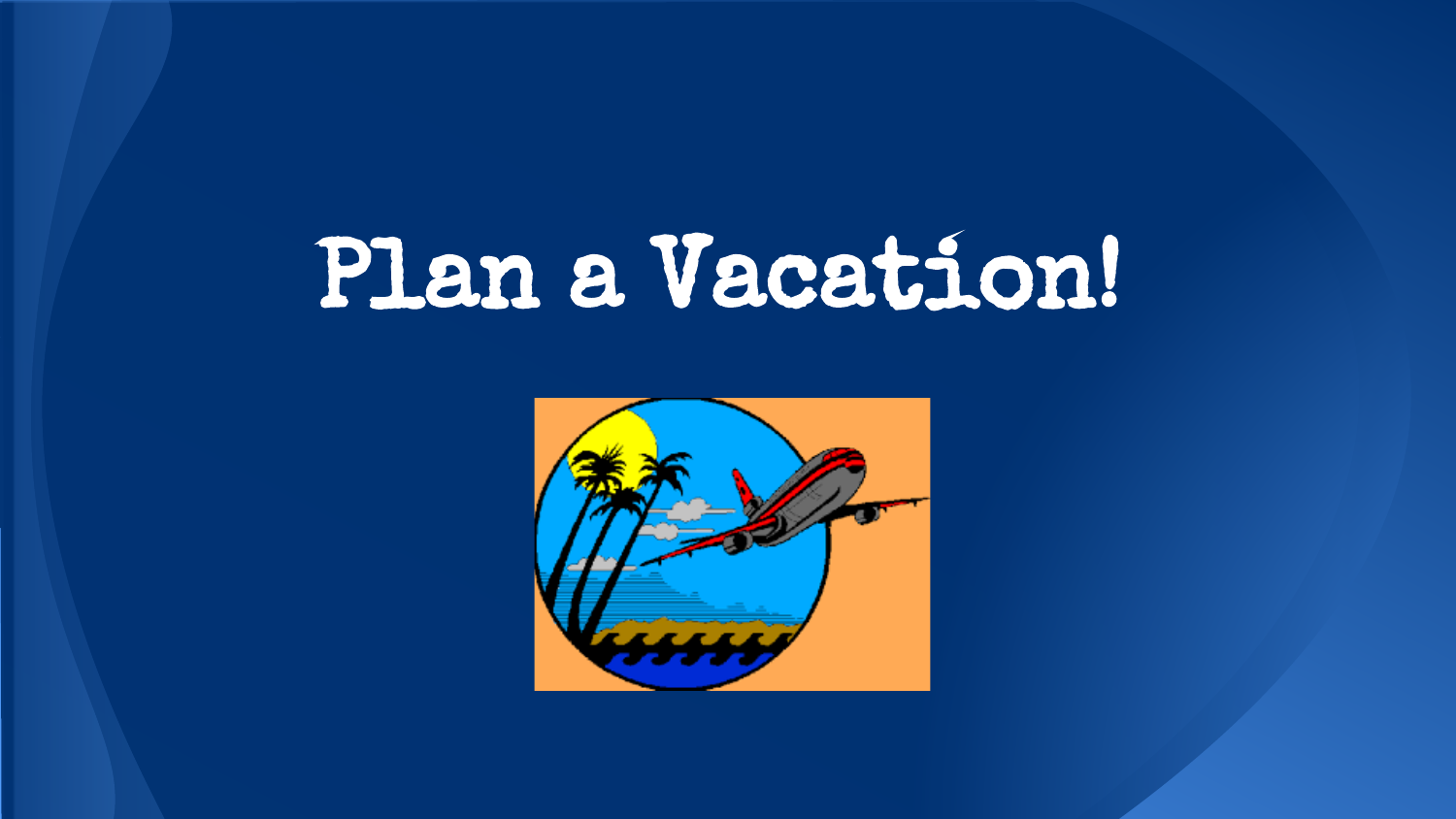# Your Job:

You and your partner are travel agents who work for Sunny Day Travel Agency. Your boss has given you the job of planning a perfect vacation for a family of four.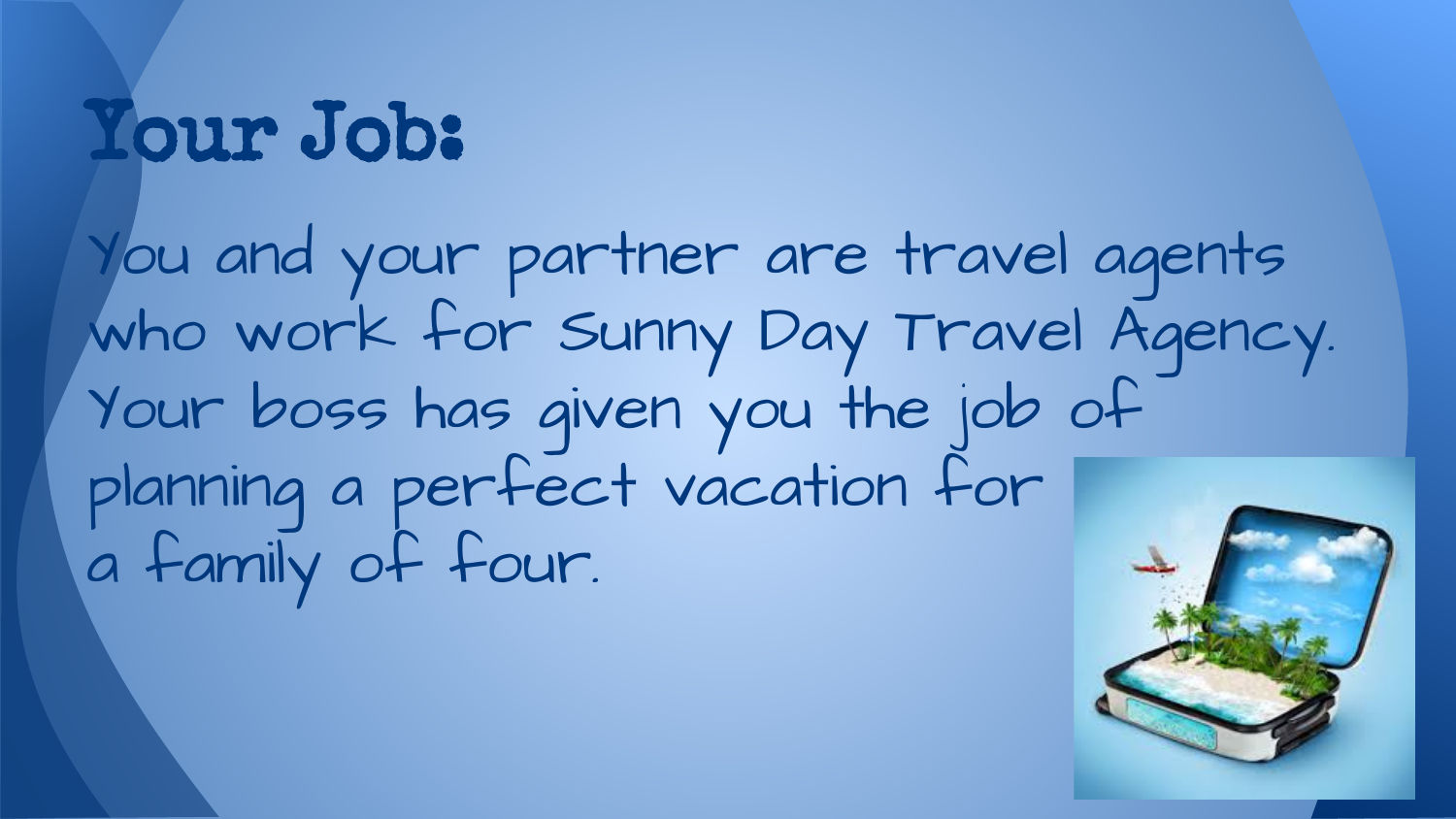# Your Budget:

You have a budget of \$5,000 to cover the cost of travel, including renting a car, staying at a hotel, and meals. The money will also go towards the cost of resort admission, hotels, and meals while at the destination. You can also use leftover funds for extra activities that will make the vacation extra special and fun.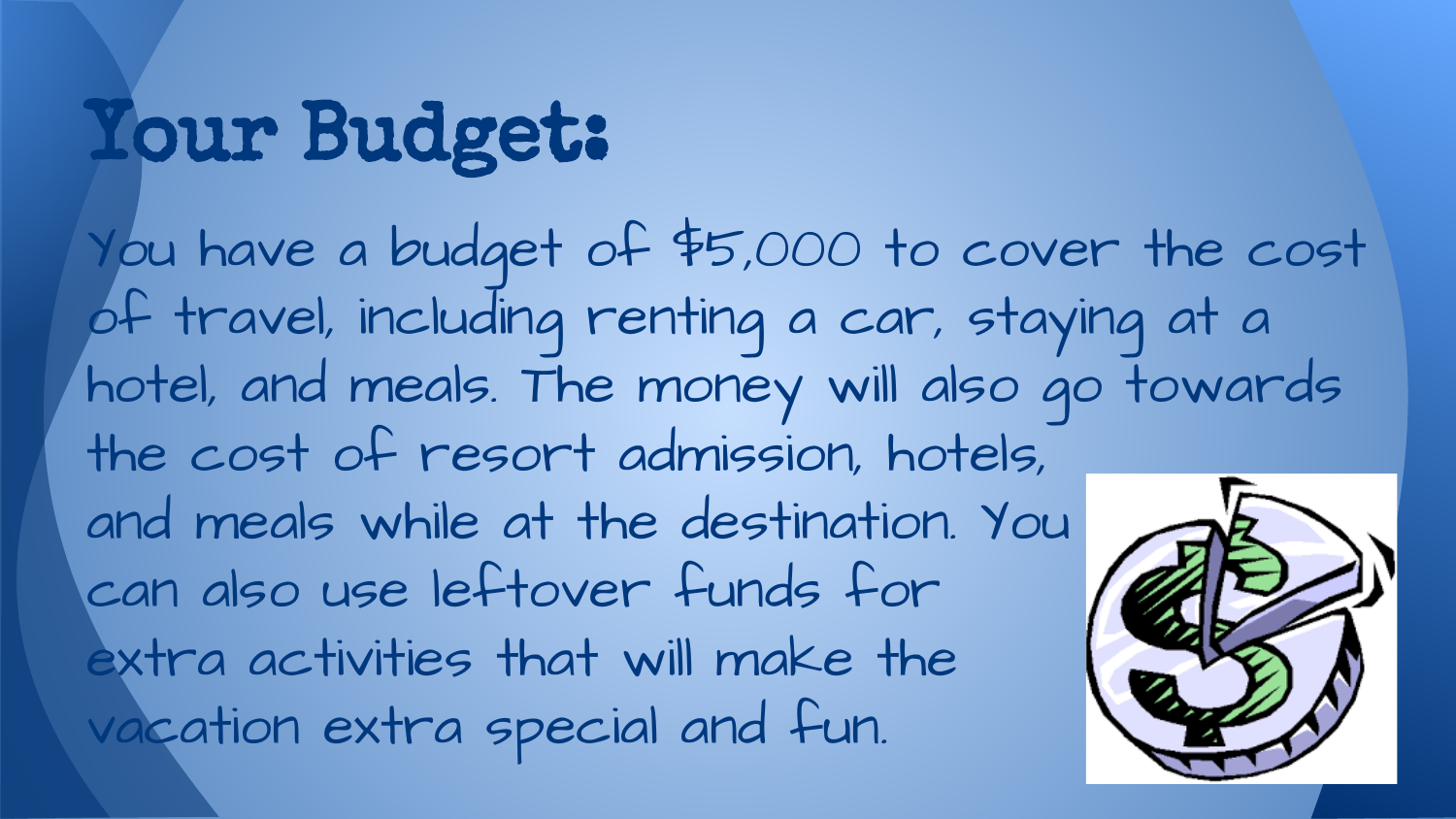# Your Tasks:

Select options from the Vacation Choices board (travel, destination, and extra activity fees)

- Complete a Vacation Costs chart
- Complete a sample daily schedule ● Plan a presentation for your clients (PowerPoint, Brochure, or Poster)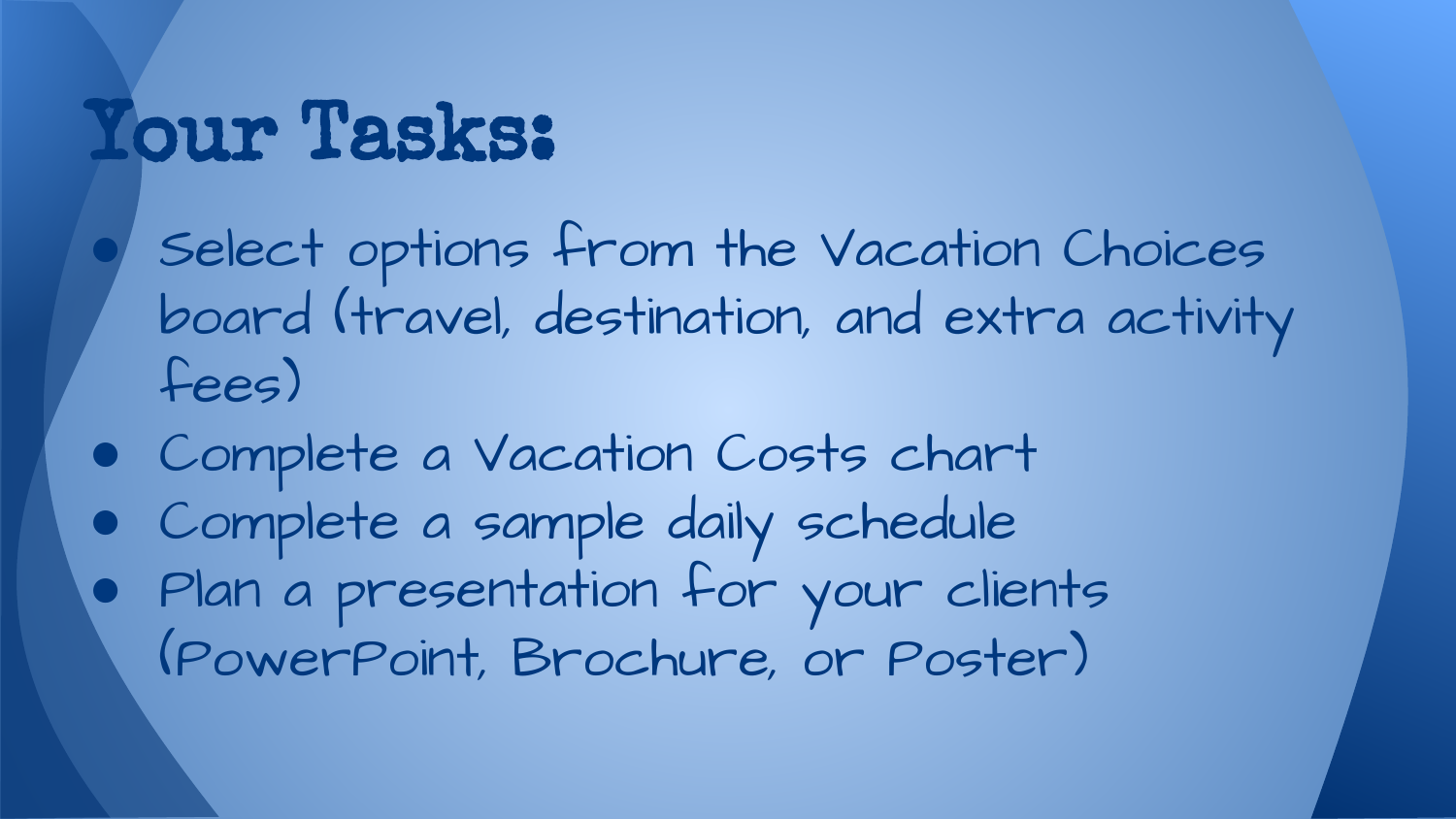## Your Materials: You will receive:

- a Vacation Choices board to select options for the trip
- a vacation cost chart to total travel costs (round trip), destination costs, and any extra activities/expenses
- a blank sample daily schedule to show your clients what their vacation will be like a rubric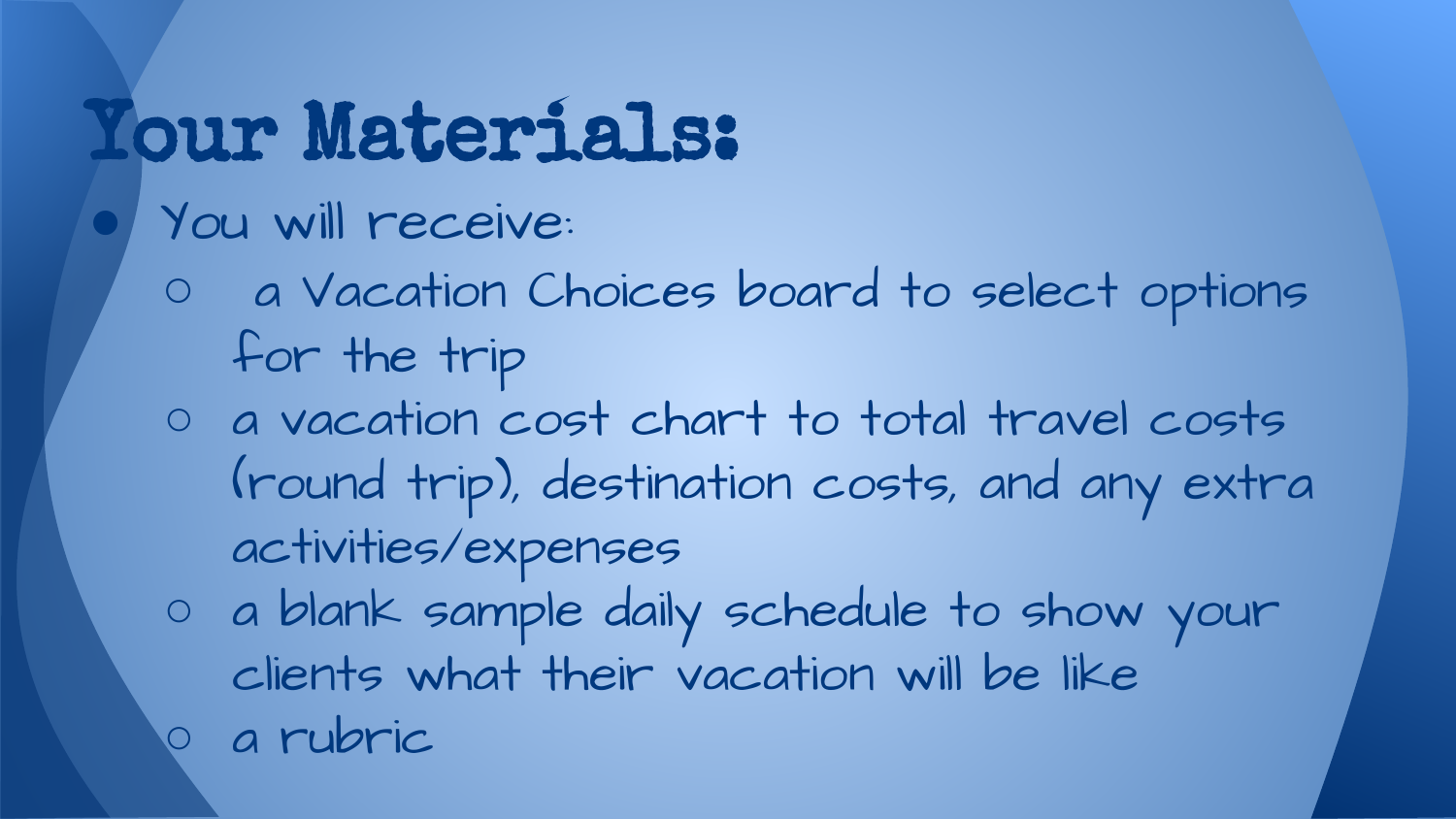## Questions?

Good luck!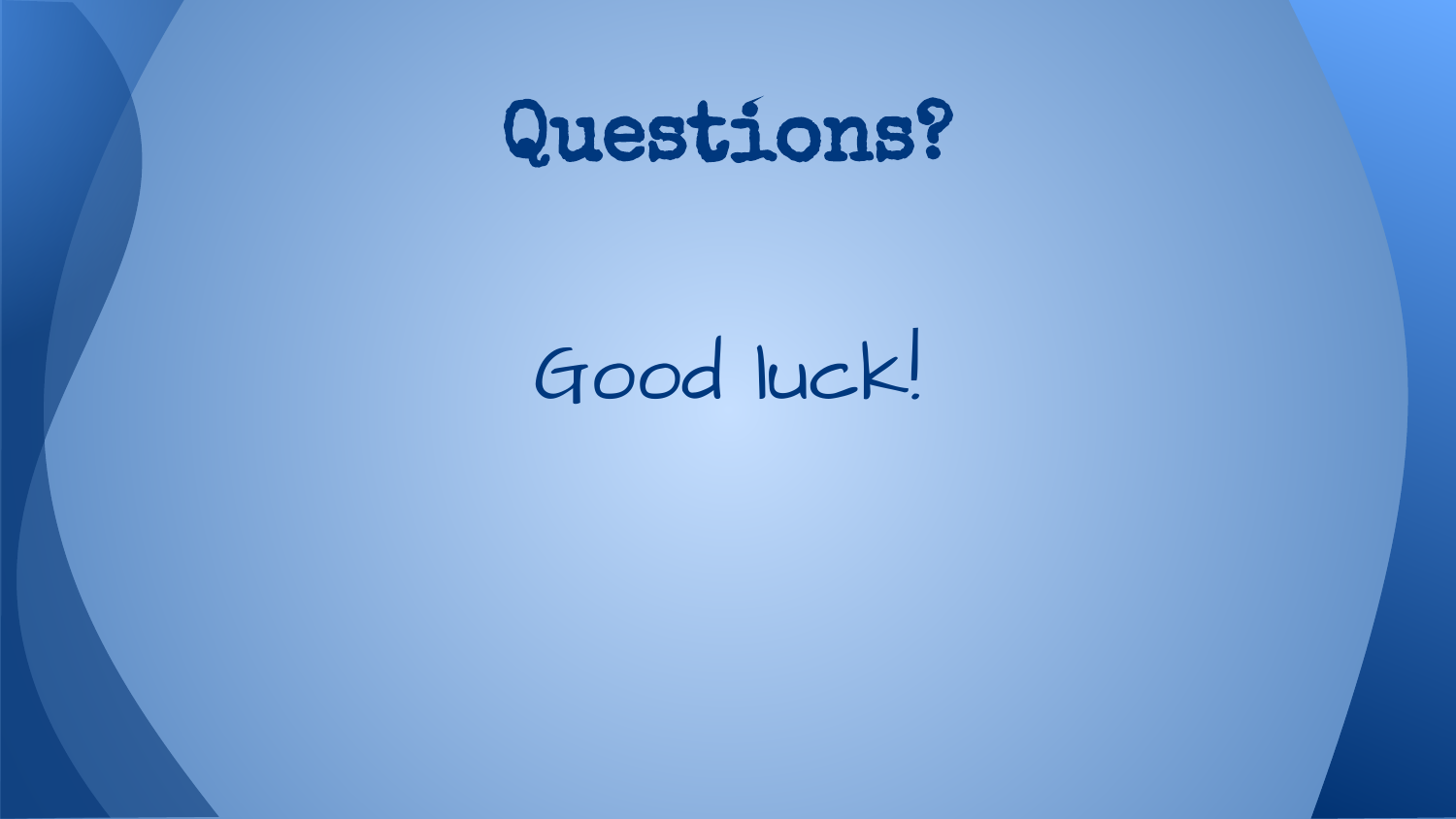## Vacation Choices

| <b>Item</b>                              | A                                                                                                                                                                       | B                                                                                                                                                      | C                                                                                                                                                                              |
|------------------------------------------|-------------------------------------------------------------------------------------------------------------------------------------------------------------------------|--------------------------------------------------------------------------------------------------------------------------------------------------------|--------------------------------------------------------------------------------------------------------------------------------------------------------------------------------|
| <b>Rental CAR</b>                        | Small 4 door car<br>(520/day)                                                                                                                                           | Minivan or SUV<br>(530/day)                                                                                                                            | 2 door sports car<br>(550/day)                                                                                                                                                 |
| <b>TRAVEL HOTEL</b>                      | Superior Hotel-indoor<br>outdoor pools, movies,<br>TV, internet (\$80/day)                                                                                              | Good Hotel-outdoor<br>pool, TV (\$50/night)                                                                                                            | Average Hotel-TV<br>(530/night)                                                                                                                                                |
| <b>TRAVEL MEALS</b>                      | Fast food for all<br>meals (\$20 per day<br>per person)                                                                                                                 | Fast food for 2 meals<br>and 1 meal at a nice<br>restaurant (\$30 per<br>day per person)                                                               | Fast food for 1 meal<br>and 2 meals at a nice<br>restaurant (\$40 per<br>day per person)                                                                                       |
| <b>Destination</b><br><b>HOTEL</b>       | Superior Hotel-huge<br>pool, 4 restaurants,<br>arcade, gym, 24 snack<br>shop, shopping,<br>internet, TV<br>(\$300/night)                                                | Good Hotel-mid-size<br>pool, 1 restaurant,<br>gym, internet, TV<br>(\$200/night)                                                                       | Average Hotel-small<br>pool, restaurant,<br>internet, TV<br>(\$100/night)                                                                                                      |
| <b>Destination</b><br><b>Meals</b>       | Lunch and dinner at<br>at selected restaurant<br>(you do not choose)<br>(\$40 per person per<br>day)                                                                    | Lunch and dinner at<br>any restaurant of<br>your choice (\$50 per<br>person per day)                                                                   | Breakfast, lunch, and<br>dinner at any<br>restaurant of your<br>choice (\$70 per'person<br>per day)                                                                            |
| <b>Destination</b><br><b>ResoRT/PARK</b> | Hawaiian Beach<br>Vacation Package-will<br>take 2 days, 1 night to<br>get there; includes<br>scuba diving,<br>snorkeling, surf<br>lessons & more!<br>(\$200 per person) | Disneyland<br>Package-will take 3<br>days, 2 nights to get<br>there; includes famous<br>rides, characters, 3D<br>movies, & more! (\$100<br>per person) | Camping Adventure<br>Trip-will take 2 days, 1<br>night to get there;<br>includes skiing, fishing,<br>boating, obstacle<br>courses, paint ball, &<br>more! (\$70 per<br>person) |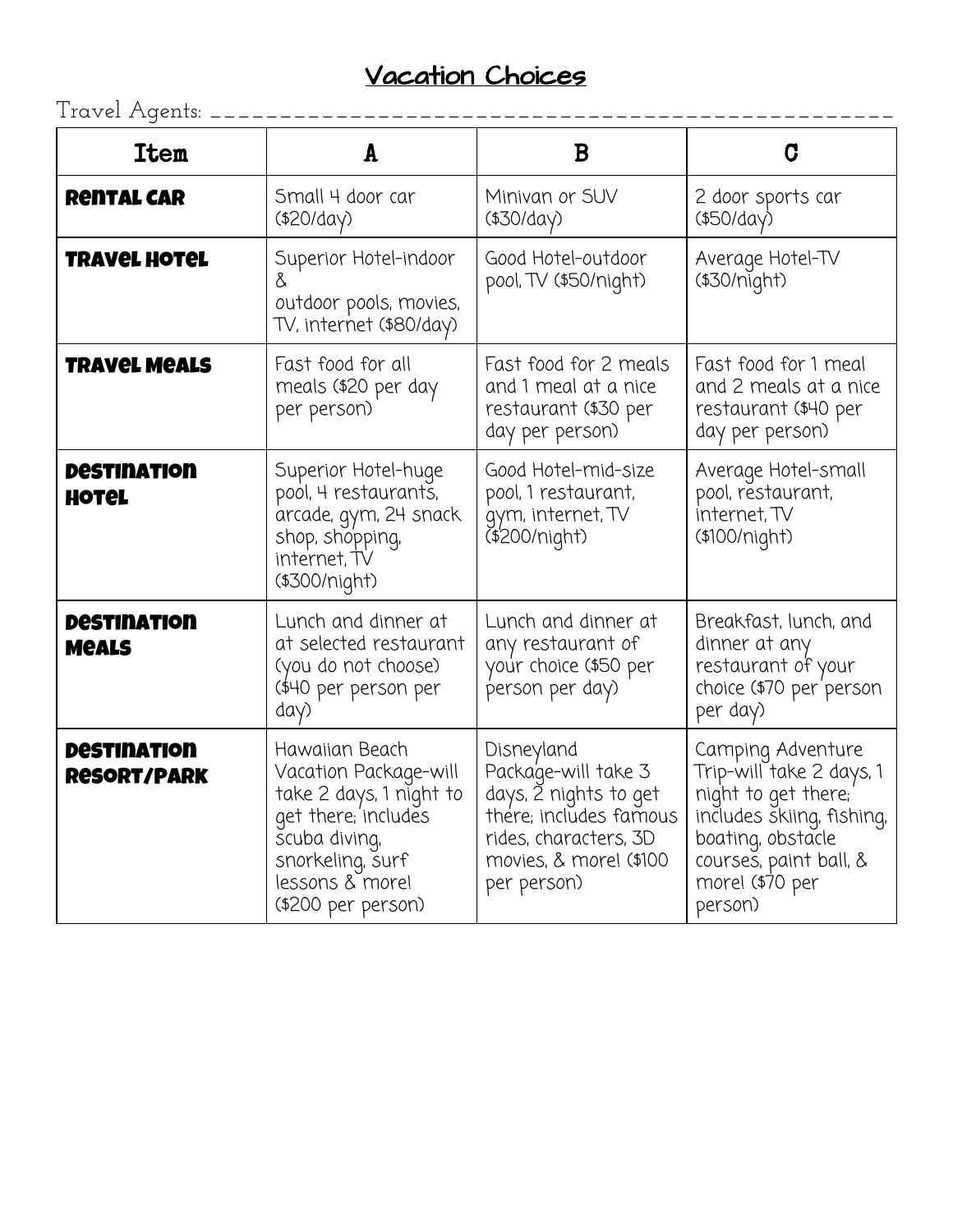### Vacation Cost Chart

Travel Agents: \_\_\_\_\_\_\_\_\_\_\_\_\_\_\_\_\_\_\_\_\_\_\_\_\_\_\_\_\_\_\_\_\_\_\_\_\_\_\_\_

| <b>Travel Costs</b>                         |                                  |                                                        |       |
|---------------------------------------------|----------------------------------|--------------------------------------------------------|-------|
| Choice of<br>Rental Car                     | Number of Days<br>(round trip)   | Number of Days X Cost Per Day                          | Total |
|                                             |                                  |                                                        |       |
| Choice of Hotel                             | Number of Nights<br>(round trip) | Number of Nights X Cost Per Night                      | Total |
|                                             |                                  |                                                        |       |
| Choice of Meals                             | Number of Days<br>(round trip)   | Number of Days X Cost Per Person X<br>Number of People | Total |
|                                             |                                  |                                                        |       |
| <b>Total Cost of Travel</b><br>(Round Trip) |                                  |                                                        |       |
| <b>Resort Destination Costs</b>             |                                  |                                                        |       |
| Choice of Hotel                             | Number of Nights                 | Number of Nights X Cost Per Night                      | Total |
|                                             |                                  |                                                        |       |
| Choice of<br>Resort/Park                    | Number of Days                   | Number of Days X Cost Per Person X<br>Number of People | Total |
|                                             |                                  |                                                        |       |
| Choice of Meals                             | Number of Days                   | Number of Days X Cost Per Day X<br>Number of People    | Total |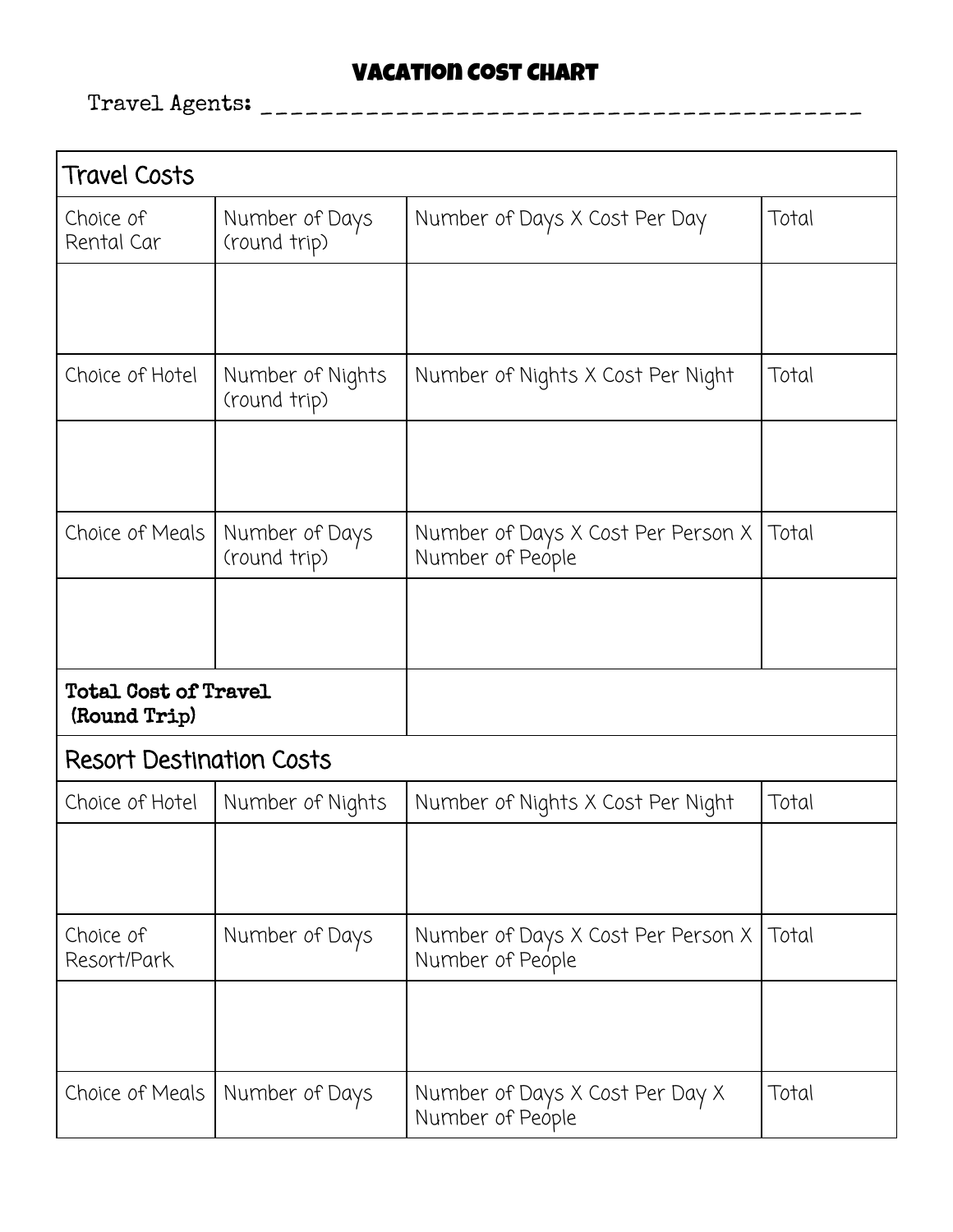| <b>Total Destination Costs</b>                                                                                                |                                  |                         |       |
|-------------------------------------------------------------------------------------------------------------------------------|----------------------------------|-------------------------|-------|
|                                                                                                                               | Choice of Extra Spending Options |                         |       |
| Choice                                                                                                                        | Cost                             | Cost X Number of People | Total |
|                                                                                                                               |                                  |                         |       |
| Choice                                                                                                                        | Cost                             | Cost X Number of People | Total |
|                                                                                                                               |                                  |                         |       |
| Choice                                                                                                                        | Cost                             | Cost X Number of People | Total |
|                                                                                                                               |                                  |                         |       |
| <b>Total Cost of Extra Spending</b><br>Options                                                                                |                                  |                         |       |
| TOTAL TRIP COST (Total Cost of<br><b>Travel + Total Destination</b><br>Costs + Total Cost of Extra<br><b>Spending Options</b> |                                  |                         |       |

Notes: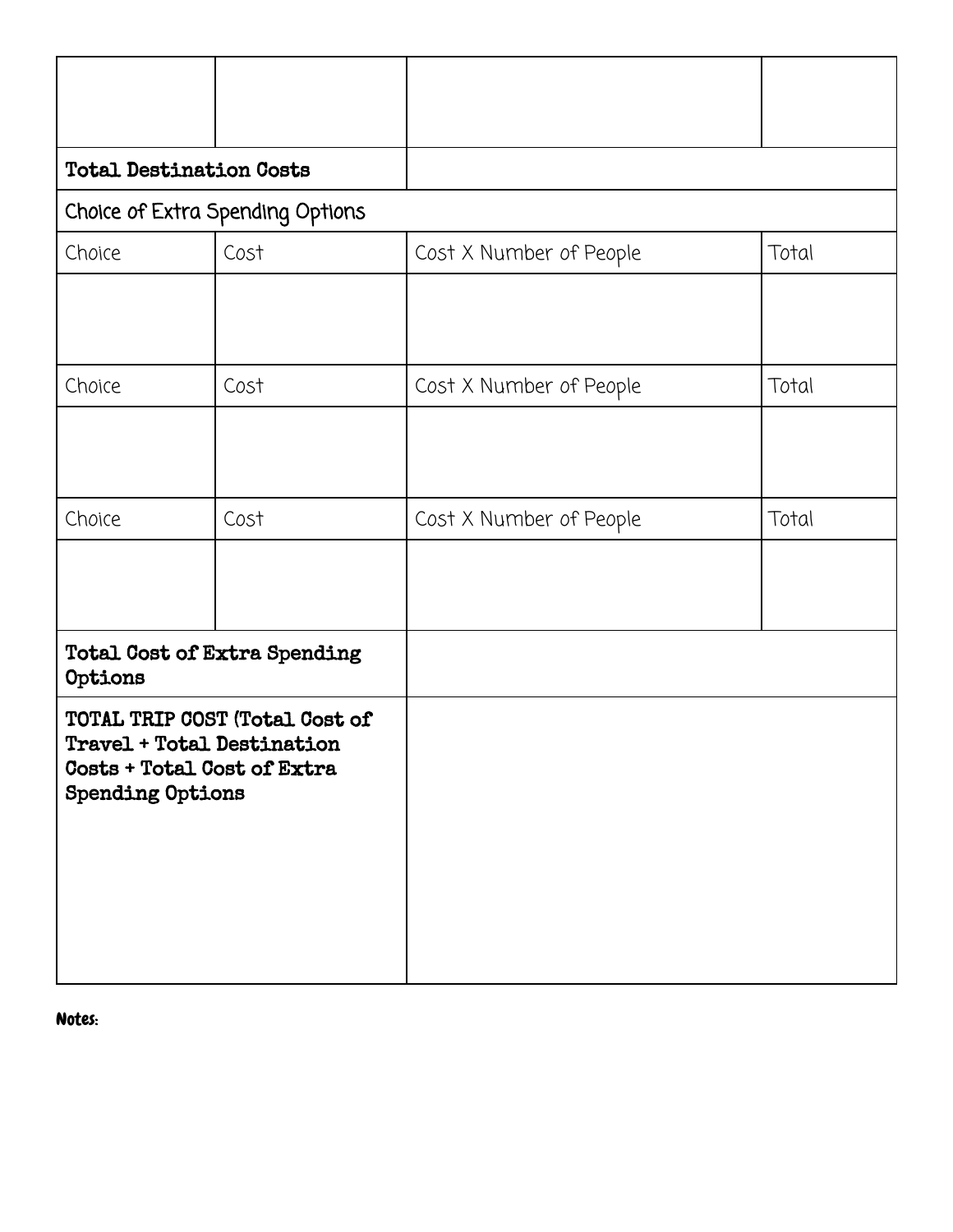### Sample Daily Schedule

| Activity            | Starting<br>Time | Ending<br>Time | Elapsed Time |
|---------------------|------------------|----------------|--------------|
|                     |                  |                |              |
|                     |                  |                |              |
|                     |                  |                |              |
|                     |                  |                |              |
|                     |                  |                |              |
|                     |                  |                |              |
|                     |                  |                |              |
|                     |                  |                |              |
|                     |                  |                |              |
|                     |                  |                |              |
| Total Elapsed Time: |                  |                |              |